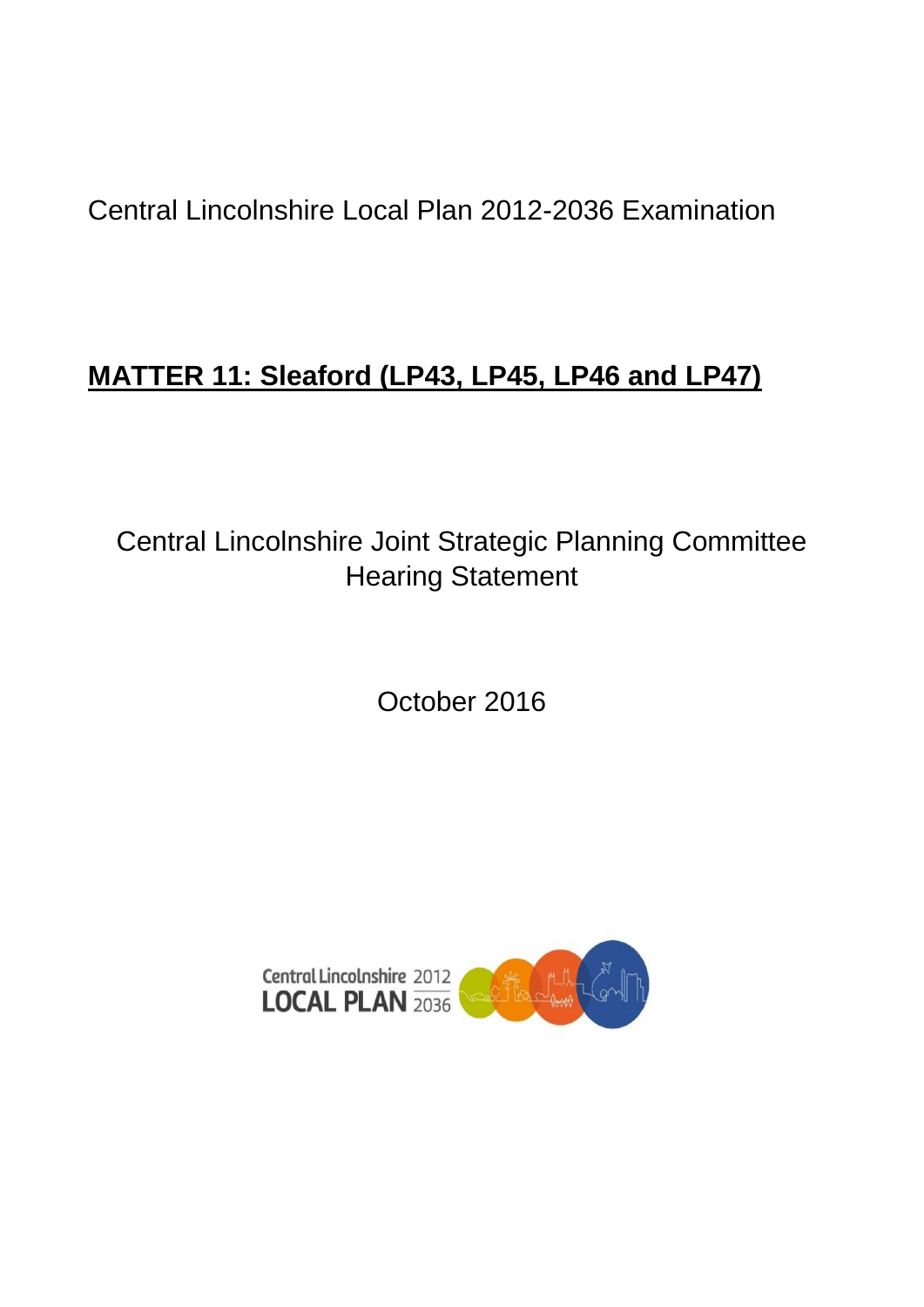# **MATTER 11: Sleaford (LP43, LP45, LP46 and LP47)**

# *Issue* **11a - Sleaford**

#### *Q 1. What is the justification for Policy LP43 criterion a. which seeks to preserve and enhance the special character, setting and appearance of conservation areas?*

The wording of criterion a. was taken from section 71(1) of the Planning (Listed Buildings and Conservation Areas) Act 1990 which states "*It shall be the duty of a local planning authority from time to time to formulate and publish proposals for the preservation and enhancement of any parts of their area which are conservation areas*".

However, in the exercise of its planning functions section 72 (1) states "*special attention shall be paid to the desirability of preserving or enhancing the character or appearance of that area*".

In relation to Conservation Areas, Policy LP25 in the Plan states that: "*Development within, affecting the setting or, or affecting views into or out of, a Conservation Area should preserve, and wherever possible enhance, features that contribute positively to the area's character, appearance and setting*".

To ensure consistency with national policy, legislation and other policies in the Plan, the Committee acknowledges that criterion a. of LP43 should be amended and proposes the following amendment (suggested modification Main/SC/14):

"Preserve and**, where possible,** enhance the special character, setting and appearance of the Sleaford Conservation Area, respecting its special historic and architectural context."

## *Q2. Are the 'important local views' in Policy LP43 set out anywhere? To be effective should they be set out in the Plan?*

The recently adopted Sleaford Conservation Area Appraisal, April 2016<sup>1</sup> identifies key views and vistas into, within and from the Sleaford Conservation Area, including views of landmarks, listed buildings and groups of buildings, linear views and views across open spaces. The Sleaford Masterplan (**E020,** p27) also identifies key views and key landmarks which can be seen within Sleaford and beyond, and which are important features of Sleaford. Both of these documents were subject to public consultation and are referenced in the supporting text to Policy LP43 at paragraph 9.2.3.

Paragraph 9.2.3 specifically mentions views of the Bass Maltings complex, a grade II\* heritage asset, as this is Sleaford's most iconic landmark. However, the Committee is of the view that it would not be appropriate to list all important local views in the Plan, as it is not possible to produce an exhaustive list of every view and the omission of a view may imply it is not important or significant.

<sup>1</sup> <sup>1</sup> [https://www.n-kesteven.gov.uk/residents/planning-and-building/planning/conservation-and](https://www.n-kesteven.gov.uk/residents/planning-and-building/planning/conservation-and-heritage/conservation-areas/conservation-area-reviews/)[heritage/conservation-areas/conservation-area-reviews/](https://www.n-kesteven.gov.uk/residents/planning-and-building/planning/conservation-and-heritage/conservation-areas/conservation-area-reviews/)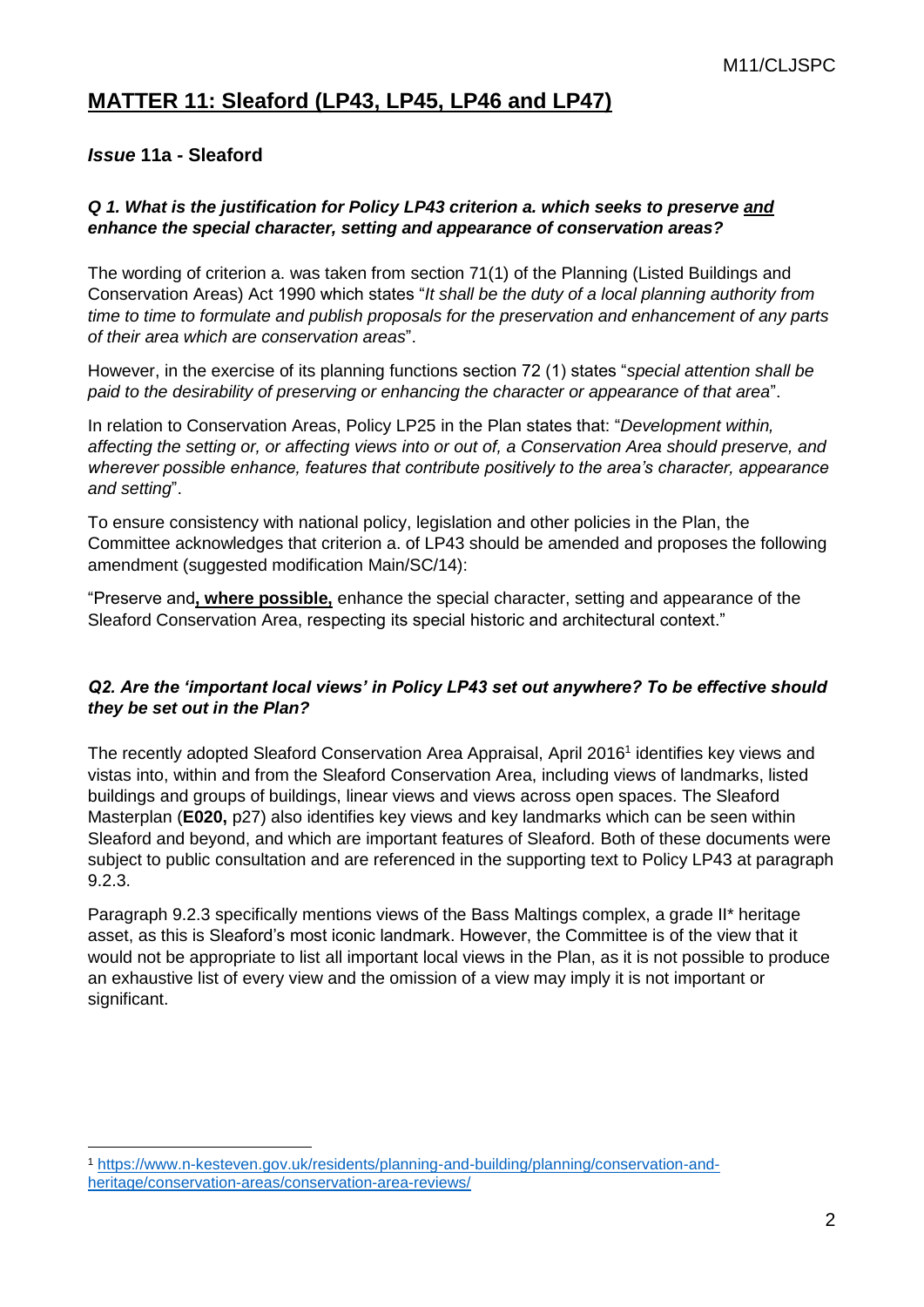*Q3. Is the requirement for proposals to 'protect and enhance' the landscape character and setting of Sleaford and the surrounding villages justified? Is it consistent with paragraph 109 of the Framework which refers to protecting and enhancing valued landscapes? Does the Local Plan need to distinguish between any areas of valued landscapes in and around Sleaford and the surrounding villages?*

Valued landscapes in Central Lincolnshire are identified and protected through Policy LP17 Landscape, Townscape and Views. However, in addition to paragraph 109, one of the core principles of the NPPF is that planning should recognise the intrinsic character and beauty of the countryside (paragraph 17). The NPPG states that: "*Local plans should include strategic policies for the conservation and enhancement of the natural environment, including landscape. This includes designated landscapes but also the wider countryside*", (Reference ID: 8-001-20140306).

Therefore the Committee is of the view that it is appropriate and justified for policies in the Local Plan to seek to protect and enhance the landscape character and setting of Sleaford and the surrounding villages outside of the designated valued landscapes identified under policy LP17. The North Kesteven Landscape Character Assessment (**E036**) provides evidence of the key features, elements and characteristics of the landscape around Sleaford and the surrounding villages, sensitivity of the landscape to change, and opportunities for enhancement. It is not necessary to replicate this Assessment in the Local Plan itself.

# *Q4. To be effective should Sleaford's Regeneration and Opportunity Area's under Policy LP45 be identified on the policies map?*

No. The Committee's approach is the identification of the Opportunity Areas as set out in LP45 on the Key Diagram for Sleaford rather than on the Policies Map. As stated in paragraph 9.4.1 of the Plan, these areas are not considered to be sufficiently advanced to allocate them for specific land uses in the Plan. Some of the Opportunity Areas are identified as key projects or potential development sites in the Sleaford Masterplan (**E020**), but not all. With the exception of the former Advanta Seeds site (see Q5 below), the supporting text to Policy LP45 is considered to provide sufficient detail, alongside the Key Diagram, as to the broad location and coverage of each Opportunity Area. This approach is consistent with NPPF para 157, 4<sup>th</sup> bullet point.

## *Q5. Should the 'former Advanta Seeds site' be allocated and illustrated on the Policies Map given its inclusion within Policy LP45?*

The Committee's approach as set out in LP45 is considered to provide the necessary promotion of the site as an area in need of regeneration without being overly prescriptive.

The former Advanta Seeds site was not submitted for consideration as an allocation in the Plan (**PS.EVR 48-54**) and therefore has not been considered as a reasonable alternative in the IIA (**E001A** to **E001C**). Recent pre-application discussions, post submission of the Plan, have taken place regarding the redevelopment of the site. However, proposals are not considered to be sufficiently advanced to provide the necessary detail as required by the NPPG<sup>2</sup> to justify a specific allocation in the Plan.

1

<sup>2</sup> The NPPG (Paragraph: 010 Reference ID: 12-010-20140306) states that: "Where sites are proposed for allocation, sufficient detail should be given to provide clarity to developers, local communities and other interests about the nature and scale of development (addressing the 'what, where, when and how' questions)".